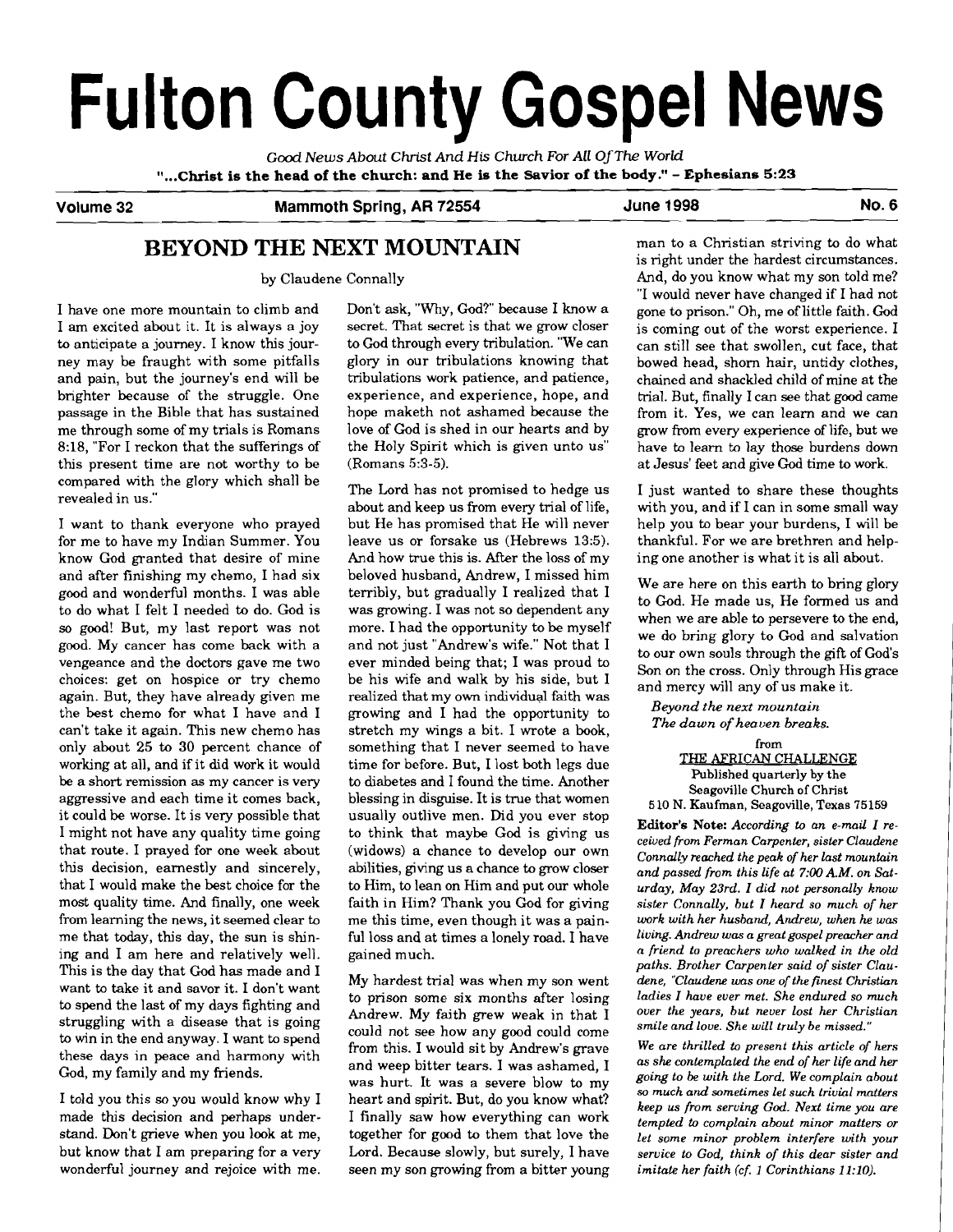## **FULTON COllNTY GOSPEL NEWS USPS Publication P 21** 1780

... is a Periodical publication issued monthly by the Church of Christ at Third and Bethel (P.O. Box **251).** Mammoth Spring, AR 72554-025 1. POSTMASTER: Please mail all changes of address to the above address.

FCGN is mailed free of charge to any who care to receive it. We will be happy to add any names to the regular mailing list. If you send in a name we must have a complete address, including number and street name, or R.R. or HCR number, plus box number, or a P.O. Box number and the NINE DIGIT **ZIP** CODE. This paper is supported by voluntary contributions for which we are grateful. Financial information will be furnished upon request. **Mail** all **address corrections or manuscripts to:** 

## **FUL TON COUNTY GOSPEL NEWS**

*P.* 0. **Box** *251* 

| Mammoth Spring, AR 72554 |  |  |
|--------------------------|--|--|
|                          |  |  |
|                          |  |  |
|                          |  |  |
|                          |  |  |

# **IF BAPTISM IS NOT A CONDITION OF SALVATION, WILL YOU ANSWER 'THESE QUESTIONS?**

by Franklin Camp (deceased)

I. Acts 2:38 "Then Peter said unto them, Repent, and be baptized every one of you in the name of Jesus Christ for the remission of sins, and ye shall receive the gift of the Holy Ghost" (Acts 2:38).

1. If baptism is not a condition of salvation, why did Peter mention baptism since he was answering the question of what to do to be saved? (Acts 2:37).

2. If baptism comes after salvation, would not repentance also follow salvation, since they are joined by the conjunction *and?* 

3. Is not repentance and baptism in this verse both for the same purpose?

4. If salvation comes before baptism, why does Peter say it is for the remission of sins?

5. If the phrase, "for the remission of sins" in Acts 2:38 means because of remission, would not the same phrase in Matthew 26:28 mean because of remission of sins?

6. Did Jesus shed his blood because men were already saved?

7. If Christ did not shed his blood because men were already saved,

would it not follow that men are not baptized because they were already saved? The phrase in Matthew 26:28 and Acts 2:38 are identical in both the Greek and English.

8. Would it not be a false doctrine to teach that Christ shed his blood because men were already saved?

9. Likewise, is it not a false doctrine to teach that men are baptized, because they are already saved?

10. If the people on Pentecost were saved before they were baptized, why were they not added to the church until they were baptized, since such as should be saved were added to the church? (Acts 2:47).

11. The word church means "the called out" and only those baptized were added to the church. If one is saved before he is baptized, would he be saved before he is called out of the world?

12. Is salvation in the world or in Christ? (2 Timothy 2:lO).

11. "Then they that gladly received his word were baptized; and the same day there were added unto them about 3000 souls" (Acts 2:41).

"He that rejecteth me, and receiveth not my words, hath one that judgeth him: the words that I have spoken will judge him in the last day" (John 12:48).

"Then cometh the devil and taketh away the word out of their hearts, lest they should believe and be saved" (Luke 8:12).

1. Can one be saved and not receive the word?

2. All who received the word on Pentecost were baptized.

3. Were there any on Pentecost who were saved that did not receive the word?

4. Does the word say baptized for the remission of sins or baptized because of remission of sins?

5. How is it possible for one to be baptized as the word teaches, and not be baptized for the remission of sins?

6. If you were not baptized for the remission of sins, you were not baptized as the word teaches and therefore were not saved.

7. If not, why not?

*Sin is a hard boss to work for.* **Long**  *hours, broken hearts, worried minds, and a multitude of bitter memories are the products of the devil.* 

# **HAVE YOU GROWN WEARY OF GOD?**

by Danny L. **Box** 

Micah 6:2, 3 reads "Hear ye, 0 mountains, the Lord's controversy, and ye strong foundations of the earth; for the Lord hath a controversy with His people and He will plead with Israel. 0 my people, what have I done unto thee? and wherein have I wearied thee? testify against me."

In these two verses we see the faithful prophet of God delivering a message to the last of the children of Israel. God, through the prophet, reminds them of all that He had done for them. God tells them that it was He that had brought them up out of the land of Egypt, and that had fed, protected, guided and loved them all of those years. He told them that He had shown them what is good and all that He had required of them was that they "do justly, and love mercy, and to walk humbly with thy God" (Micah 6:8).

But, regardless of all that God had done for the people, they stopped following Him and chose instead to follow the gods of the heathens around them. They had taken on the name of Baal and Balaam and were not willing to do as the one true God required of them. They had become like their forefathers before them; "What iniquity have your fathers found in me that they are gone far from me, and have walked after vanity, and are become vain?" (Jer. 2:5).

Now because the people were no longer following Him, God asks through the prophet, "What have I done? What has caused you to get tired of me? Tell me what have I done? What is the reason that you no longer follow me?" As we read the rest of the chapter, we see that because they had grown weary of God and were no longer following Him, they were going to face some serious consequences (Micah 6:13-16).

Let us take a close personal look at ourselves. Have we become like the children of Israel and grown weary of God? If we truthfully examine ourselves we may see a people that act as if indeed we have grown weary of God. Examine some areas in our lives that may indicate our weariness of God the Father.

# **Have we grown weary of His Word?**

The Word of God was given to man by the inspiration of God so that we could use it for doctrine, for reproof, correction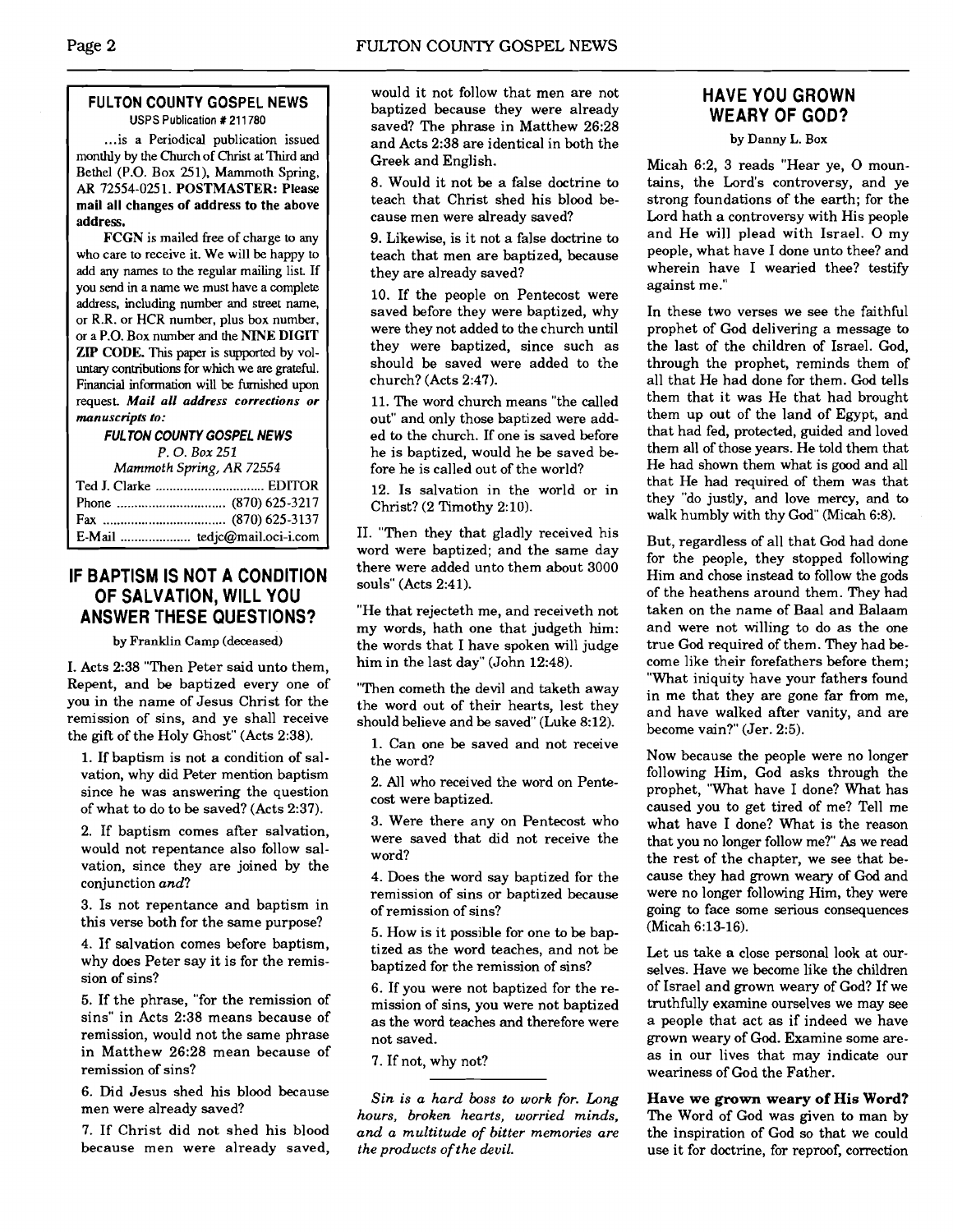and instruction, so that we might be that complete men of God (2 Tim. 3:16, 17). The Word is to bring us to a knowledge of the Lord. It will help us grow, and will produce a saving faith (Rom. 10:17). It will also be by this Word that we will be judged in the last day. But so many of us have grown weary of God's Word. We no longer study the Word (2 Tim. 2:15). We no longer search the scriptures daily (Acts 17:ll). In fact we have grown so weary of the Word, that we no longer teach it to our children (Deut. 6:4-9; Eph. 6:4). I would ask you now, why have you grown weary of God's Word? Is it because you no longer believe that it is the inspired Word of God? Do you believe that it is no longer applicable to us today? Do you think it is incomplete and needs something added to it? Just why have you grown weary of the Word? We need to get back to feeling about God's Word as the people did in Neh. 8:l-12. They desired the prophet to read the Word; they were attentive to the reading; they respected the reading of the Word; they understood the Word as read; they wept at the reading of the Word; and they went and did according to the Word.

**Have we grown weary of** His **Worship?** When David penned these words, "I was glad when they said unto me, let us go up to the house of the Lord," how do you think he felt about worshipping God? David was glad to be able to assemble to worship the God that he loved and served. He did not hesitate to pay homage to Him. We can look all around us and see a big portion of the members of the Lord's body who have grown weary of worship. Paul recognized, and addressed this problem even starting in the first century: "Not forsaking the assembling of yourselves together, as the manner of some is" (Heb. 10:25). God expects those that claim to be His to worship Him. That worship must be in a specific way (John 4:24); at a specific time (Acts 20:7; 1 Cor. 16:l); and it must contain all of the specified elements (Singing...Eph. 5:19; Preaching/Teaching... Acts 20:7; Lord's **Supper** ... 1 Cor. 11:23-29; **Giving** ... 1 Cor. 16:2; 2 Cor. 9:7; and **Praying...** Acts 2:42). Do we not know members of the body of Christ who will make excuses to stay home, or else if they come, will not take an active part in the worship, or some who even try to change the elements of the worship. All of these factors are indications that we have grown tired of God's worship. We need to get back to treating our worship to God as important as life

and death, because it is. If we persist in being weary of God's worship we will die a spiritual death in this life, and face the second death in the life to come.

**Have we grown weary of His works?**  What did James say was the results of faith without works? He let us all know that it was a dead faith, "being alone." Our Lord encouraged us to let our light "so shine before men that they may see your good works, and glorify your Father which is in heaven." Even the Lord knew that we must work the works of the Father to be pleasing to Him. The work that we have to be busy doing in service to God is **teaching the lost** (Matt. 28:19-20); **edifying the brethren** (1 Thess. 5:ll); and **helping the needy** (Gal. 6:lO). Even though this is what God expects of us, many in the church today have gotten away from the works and moved into entertainment. Is it because we have grown weary of working for the Master?

**Have we grown weary of God's restrictions?** From the very beginning of time, God has placed certain restrictions on man. In the garden of Eden, we **see** the restrictions of God. "But of the tree of the

# ≈∞೦೦೦∞≈ **CONTRIBUTIONS**

### CHURCHES

Wardell Church of Christ, Wardell, Mo. .. **.\$35.00**  In memory of Ezra Woten

## INDIVIDUALS

|                                          | \$20.00 |
|------------------------------------------|---------|
| M/M Hayden Estes, Ash Flat, Ar.          | 25.00   |
| Chuck Pearson, Abilene, Tx.              | 20.00   |
| Robert Phillips, Terrell, Tx.            | 20.00   |
| Carlee Pool, Cottage Grove, Tn.          | 10.00   |
| Nellie Crews, St. Louis, Mo.             | 50.00   |
| Francess Garrett, Chicago, III.          | 10.00   |
| Ann Wilson, Hot Springs, Ar.             | 20.00   |
|                                          | 15.00   |
| Bessie Graham, Jasper, Tn.               | 10.00   |
| James Sampson, Anselmo, Ne.  5.00        |         |
| John Kurpiel, Lawrence, Ma.  25.00       |         |
| John B. Sheldon, Anna, III.  5.00        |         |
| Delbert & Faye Coil, Bristow, Ok.  25.00 |         |
| lo momoni of Lubor Honou                 |         |

In memory of Luther Haney

knowledge of good and evil, thou shalt not eat of it; for in the day that thou eatest thereof thou shalt surely die" (Gen. 2:17). We find restrictive commands from God all through His inspired Word. These restrictions placed by God on man are on all aspects of our lives. Our salvation is restricted only to the plan given by God (Rom. 10:17; Heb. 11:6; Luke 13:3; Matt. 10:32; Mark 16:16). Our eternal destiny is based on the restrictions given by God on the way we live (Rev. 2:lO; 1 Cor. 15:58). We are told what we are to avoid: the works of the flesh (Gal. 5:19-21); the world and the things of the world (1 John 2:15); and all appearance of evil (1 Thess. 5:22). We are told what we are to seek: the fruit of the Spirit (Gal. 5:22-24); to live soberly, righteously, and godly (Titus 2:12); and to add the Christian graces (2 Peter 1:5-10). Today instead of being guided by the restrictions placed on us by God, some have grown weary of those restrictions and have ventured out on their own, no longer walking in the old paths or by the old ways. We must remember that only those who do the Father's will, and live by His restrictions, will enter heaven (Matt. 7:21).

Now, friends and brethren, what has God done to make you weary of Him? We all can see the blessings given us by God, and He requires so little from us in return except, "To do justly, and to love mercy, and to walk humbly with [Him]." Brethren, please, "Let us not grow weary in well doing; for in due season we shall reap, if we faint not" (Gal. 6:9).

> 10985 Country Haven Cottondale, **AL** 35453

# **SPIRI'TUAL RECKLESSNESS WRECKS US!**

## **by Neal Pollard**

Others reap what we sow. Tragically, this message is transmitted daily by news reports and echoes soundly from the mountain of history behind us. Recently, that story was again relayed for all to witness.

A Georgia truck driver, Dallas Leach, was in Richmond (VA) courts January 5, 1995, to face charges of reckless driving. Pleading guilty, Leach was fined \$250 but retained his license. It was his first ticket ever. In a moment of distraction, Leach was oblivious to the fact that the car in front of him was braking. He